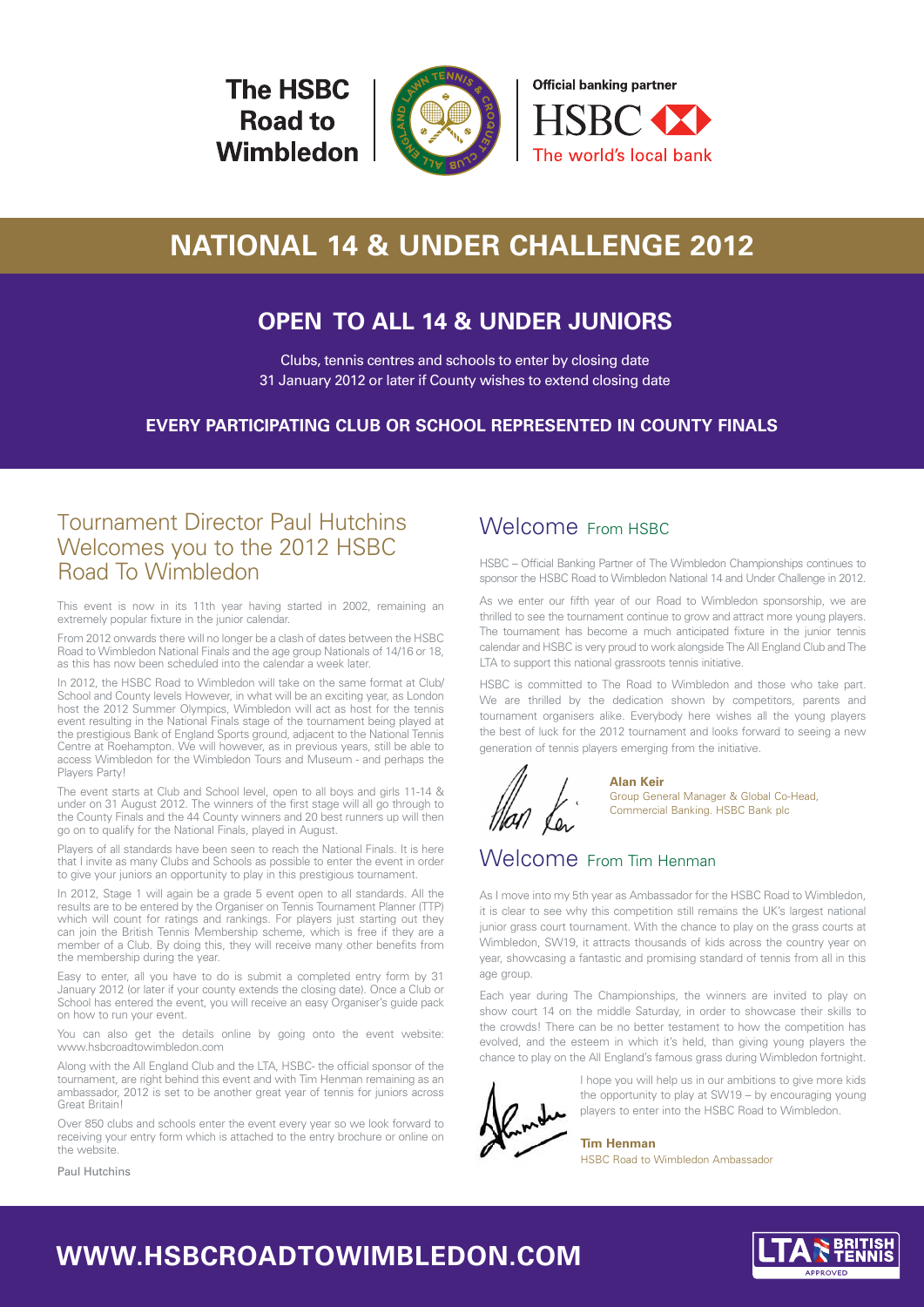# Summary and timing

Age Group: 11-14 & under on 31 August 2012 please note new age group rules and for further details on competition age groups please visit: www.lta.org.uk/competitionagegroups

### Entries open to:

Clubs, tennis centres and schools in England, Scotland and Wales.

### Timing:

- 31 January 2012 closing date for clubs and schools to enter (or extended date by county)
- February entered clubs receive entry packs and guidelines
- Stage 1 events April/May to coincide with start of new 'summer season' age groups
- Pre 31 May singles draws completed in clubs and schools and TTP draws returned to County Organisers
- Ideally 8 or more players but minimum of 5 players in a round robin, or if more than 5 an elimination or compass draw and ideally on set day(s) to create a playing atmosphere
- School events need not insist on players being rated or organised on TTP with winner at County Finals given free BTM and rating if not previously held
- Between 1 June 24 July on set date(s) County Finals
- 13 18 August National Finals at Bank of England Sports Ground, Roehampton, London

### Entry Fee:

£12 per club/school for boys and £12 for girl's event or £20 per club/school for boys and girls.

### Ratings:

All Club entries must have a player rating to be part of the Challenge. If a player currently does not have a rating, join the action by signing up to British Tennis Membership and once joined a player can automatically receive their rating.

To become a British Tennis Member log onto www.lta.org.uk /membership or call the British Tennis Services Team on 0208 487 7000.

Membership is free to all players of LTA affiliated clubs or £5 to players aged 9-17 years who are not members of an affiliated club.

### County Organiser:

A list of County Organisers is enclosed.

Tournament Director: Paul Hutchins.

Referee: Denise Parnell.

## Stage One:

## Simple guidelines for organising the singles events

- Once entered Organisers' packs will be forwarded in January/February giving basic details on how best to organise your boys' and girls' singles draws
- Stage 1 to be completed by date at County Organiser discretion but no later than 31 May 2012
- If you would like to amalgamate with another club/tennis facility please call your County Organiser to discuss
- Important to communicate with your players early in 2012 that you have entered the event, in order to attract your keen 14 & under juniors
- If you are a school and would like to take part, please contact the Tennis Foundation on 0845 872 0522
- Every club and tennis facility that enters will be represented in the County Finals, providing a copy of the draw is submitted to the County as verification of the ideal 8 player draw or minimum 5 player event
- All Club or School entries to be received by closing date of 31 January 2012 or later if the county extends the closing date
- Format of Play may vary according to the standard of competition. Please refer to the guidelines in the Organisers' Pack or TTP for further information. Link to draw formats can be found on: www.lta.org.uk/volunteers/organisers-officials-resources/
- All matches at Clubs to be processed using TTP to count for ratings and ranking points (Grade 5). Contact your local County Office for details on how to get the TTP software and training opportunities
- School events need not insist on rated players or use TTP with the winning boy and girl provided free of charge a British Tennis Membership including a rating
- Clubs to assist juniors with sufficient court time to complete matches without interruption and ideally organise on a set day(s) or weekend to create
- The winner (and in some counties the runner up) of the singles event to qualify for the County Finals. Every club and tennis facility that enters will be automatically represented in the County Finals
- Stage 1 Organiser to notify County Organiser of winning boy/girl within 48 hours after the event. Absolute deadline 31 May 2012

### **ABSOLUTE DEADLINE 31 MAY 2012.**

## Stage Two: The County Finals

### Each County will organise their own Grade 4 County Finals' events onset weekend date(s) between June and July. These will be published in advance.

County Finals will be open to all the boys' and girls' winners from each of the tennis clubs/centres/schools who have entered.

The County Finals must have a minimum requirement of 8 players in the draw in both the boys' and girls' events for the winners in both events to qualify for the National Finals.

The County has the discretion to invite more players than the club winner and runner up to the County Finals depending on draw size and number of clubs who enter, but these additional players must have played in their club draw and have reached the latter stages.

As in past years there are no Wild Cards into the County or National Finals.

Each of the 44 boys' and 44 girls' County winners will automatically qualify for the National Finals with an additional 20 boys and 20 girls to qualify from the 20 best rated runners up in the County Finals. For players on equal ratings the selection will be in order of the LTA rankings.

**The normal rule is that 'No player may participate in the National Finals if they have already played in the National Finals on two previous occasions. However in 2012 this rule will not apply as we are playing the National Finals at the Bank of England Sports ground due to the 2012 Olympics. We will revert to the rule again in 2013.** 

# The National Finals

To be held on the grass courts of The Bank of England Sports ground Roehampton adjacent to the National tennis Centre on 13-18 August 2012. The Finals will be a Grade 3 event.

- Players arrive on Sunday 12 August 2012 for grass court practice
- Matches begin Monday 13 August with Finals on Saturday 18 August
- A daily accommodation (bed & breakfast) and lunch allowance will be provided to the players from the Sunday night to include the night the player loses in the tournament
- Parents and coaches are welcome to attend the matches during the day
- Draw based on Round Robin group matches followed by a knock-out draw
- A Players' Party or a Special Event to be held on the first Tuesday 14 August
- Wimbledon Museum visits and tour of grounds during the event for players, coaches and parents of the competitors
- Wimbledon museum voucher provided to all competitors

The winners and runners up at the National Final stage will each receive from HSBC a coaching grant to be used to further the players individual.

# Winning Prize

The winners and runners up at the National Final stage will each receive from HSBC a coaching grant to be used to further the players individual coaching and training to the following value:

- Boys' and Girls' Singles: Winners £500 each Runners up £250 each
- Boys' and Girls' Doubles: Winners £500 per pair to be shared equally Runners up £250 per pair to be shared equally

**The winners of each category will also win a VIP trip to the Wimbledon Championships in 2013 courtesy of HSBC.** 

The date of this prize will be at the discretion of HSBC.

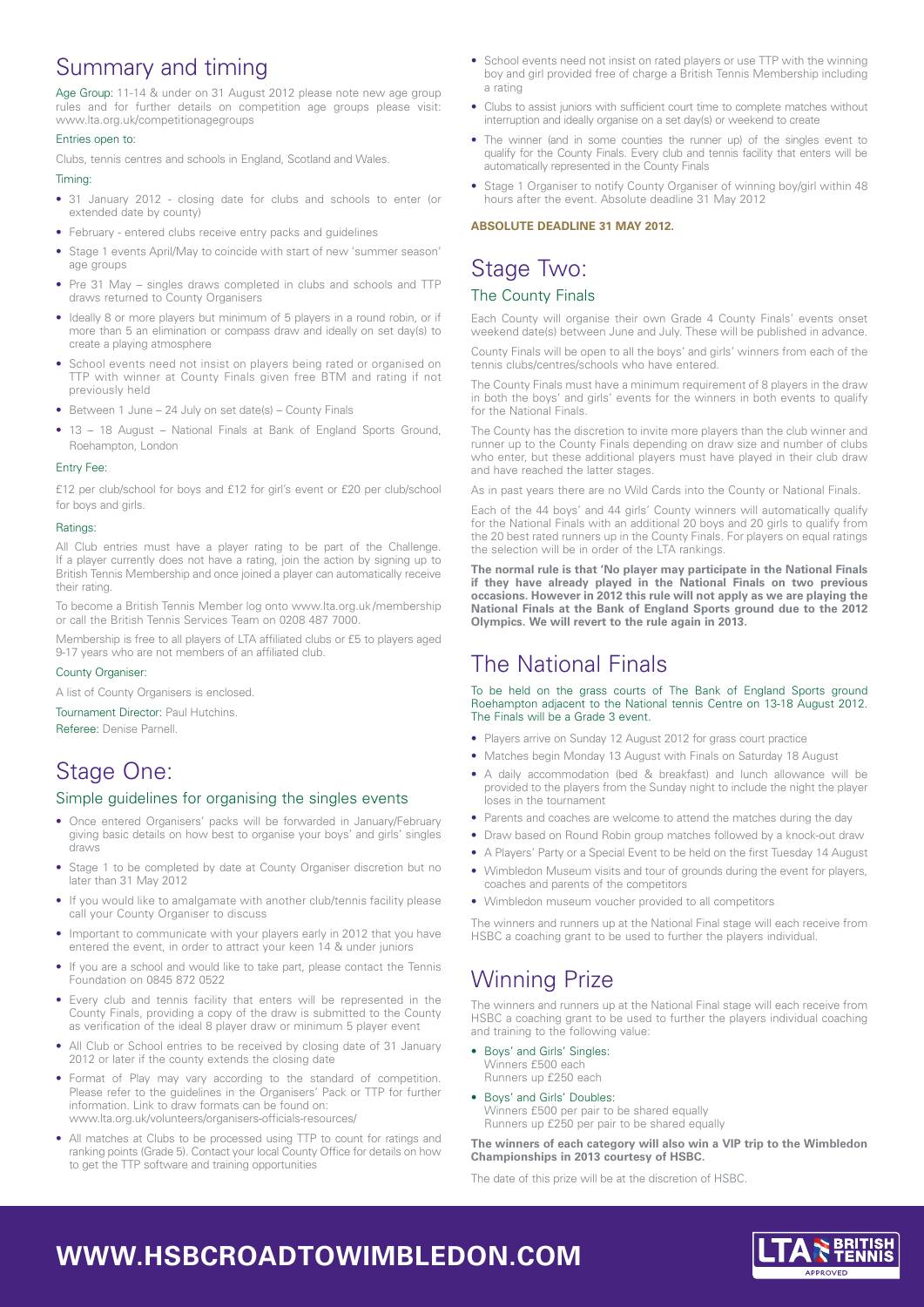**The HSBC Road to** Wimbledon



# **ENTRY FORM**

# How to enter:

**The below entry form to be sent by the closing date of 31 January 2012 to your County Organiser.**

For more information and additional entry forms please contact your County Organiser or Paul Hutchins, Tournament Director on: Telephone: 0208 946 9374 Email: roadtowimbledon@tennis-concepts.com Web site: www.hsbcroadtowimbledon.com Via post: HSBC Road to Wimbledon, PO Box 400, Wimbledon, London SW20 0QZ

| E-Mail:                                                                                                                                                                                                                |
|------------------------------------------------------------------------------------------------------------------------------------------------------------------------------------------------------------------------|
| We would like to stage a 14 & Under Club Closed Singles draw for our junior members. Please tick appropriate box: $\Box$ Boys $\Box$ Girls                                                                             |
| I enclose an entry fee of £12 for the boys' event or £12 for the girls' event or £20 in total if both boys' and girls' events are entered. Please make cheque payable to your County<br>LTA e.g. Yorkshire County LTA. |
|                                                                                                                                                                                                                        |
|                                                                                                                                                                                                                        |
| Rough estimate of expected size of draw: 8, 16, 32, 48                                                                                                                                                                 |
|                                                                                                                                                                                                                        |
| Clubs must stage an 8 player draw in the boys' and/or girls' events for players to qualify to play in the County Finals.                                                                                               |
| For more information please contact your County Organiser or Paul Hutchins, Tournament Director.<br>Tel: 020 8946 9374 Email: roadtowimbledon@tennis-concepts.com                                                      |

NB: Please photocopy this page if you need additional entry forms